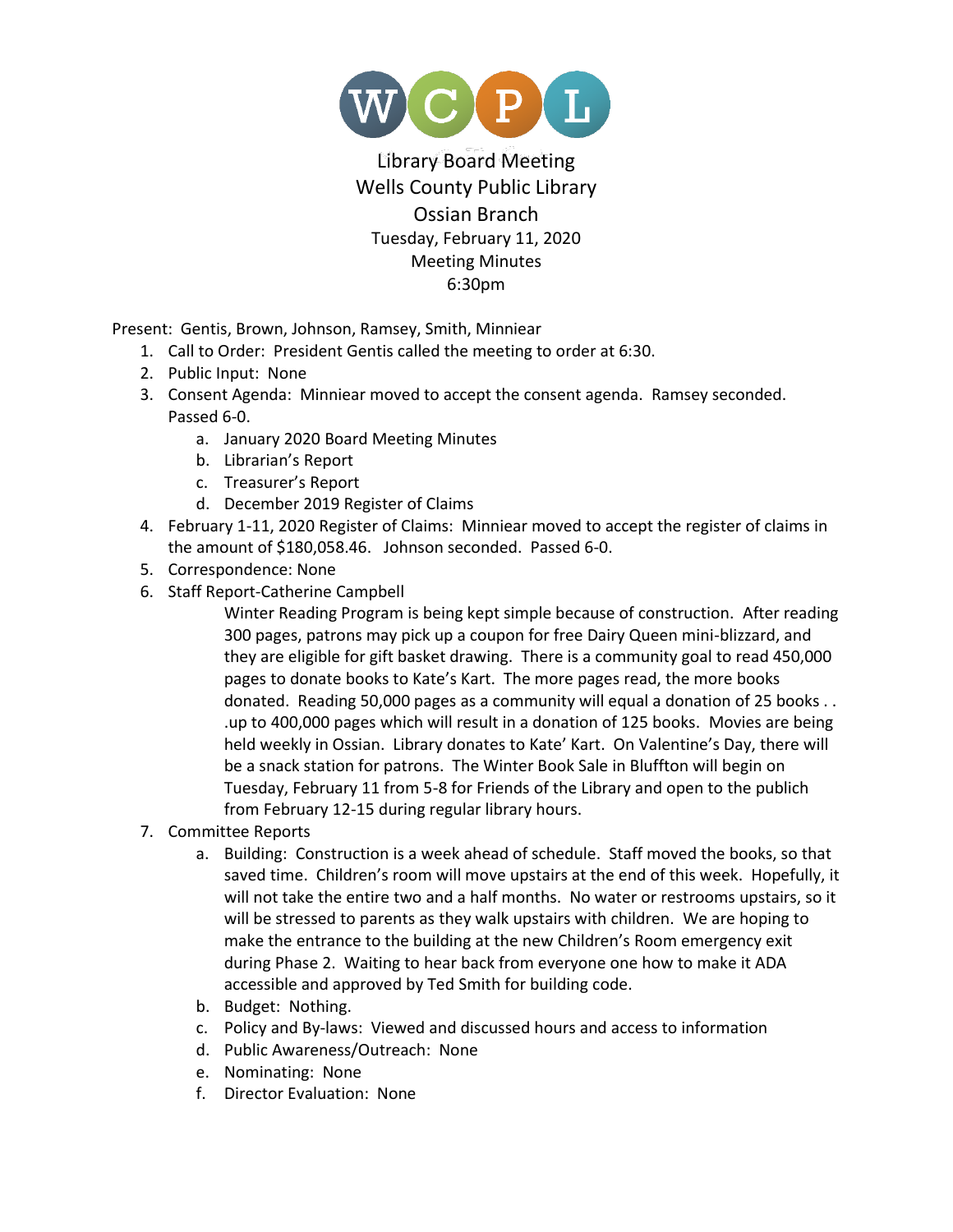- 8. Unfinished Business: None
- 9. New Business
	- a. Annual report has been completed. The year end financial reports and circulation statistics contains information used to generate the annual report.
		- i. 240<sup>th</sup> finisher in the 1000 Books Before Kindergarten Program. We have 573 registrants and 166,400 books read.
		- ii. Participated in many community events: Touch-a-Truck, Old 303 Music Festival, Summer Block Party, Plaza Grand Opening, Ossian Days, Bluffton Street Fair, Boo-in-Bluffton, Festival of Wreaths, Wonderland of Lights, Ossian Hometown Christmas, and Parlor City Christmas
		- iii. Partnered with: Parks Department and Bluffton Regional for Theatre Thursday and Senior Exploration, Christian Care, the YMCA, Purdue Extention for Adult Programming with Cook, Talk, Taste, The Historical Society, The Embassy with Violins of Hope and a local artist for a Canvas and Mocktails program.
		- iv. Started circulating hotspots.
		- v. Started offering more education and hands-on events . . .now see between 13-20 people in attendance each month
		- vi. Offered free tax assistance to anyone every Monday during tax session.
		- vii. Started the building project
		- viii. Slow decrease in out circulation of physical items with a 5% decreas. Teen material increased by 1% and eMaterials increased by 18%
		- ix. Patron visits were down by 7% but reference interactions increased by 14%.
		- x. Our book-a-librian had 27 .
		- xi. Adult program attendance has increased by 7%
		- xii. Our Teen programs are still holding steady with a 2% increase in attendance.
		- xiii. Slight decrease in supervised visits mainly because we are not as strict with sign-ins.
		- xiv. Our meeting room and study room reservations increased by 13%
		- xv. Our computer usage was down but we were without computers for the moth of November and part of December after ransomware attacked our server. However, the circulating laptops increased by 170% because of the loss of the public internet computers.
	- b. Long range plan: Staff revisits the goals to see how we are doing, what we have achieved, and what we still want to strive to accomplish. The board reviewed and discussed the goals in the long range plan.
	- c. Annual report: The board reviewd the annual report for 2019. Ramsey moved to approved the annual report as written. Johnson seconded. Approved 6-0.
	- d. 2019 Non-Resident Card Fee: The annual report determines the cost. The current amount is \$75. Minniear moved to keep the cost at \$75. Brown seconded. Approved 6-0.
	- e. Changes to Work (Resolution 20-4): Board revied the resolution to authorize the Library Director to approve changes in work for the 2020 Building Renovation. Johnson moved to accept the changes. Ramsey seconded. Approved 6-0.
	- f. Spring In-Service Date May 15 from 8-12 and library opens at 1:00.
	- g. BakerTilly Agreement for Continuing Disclosure: BakerTilly will oversee our bond (rating, uploads, etc.). This will be a \$500 yearly cost. Brown moved to approve this agreement. Minniear seconded. Approved 6-0.